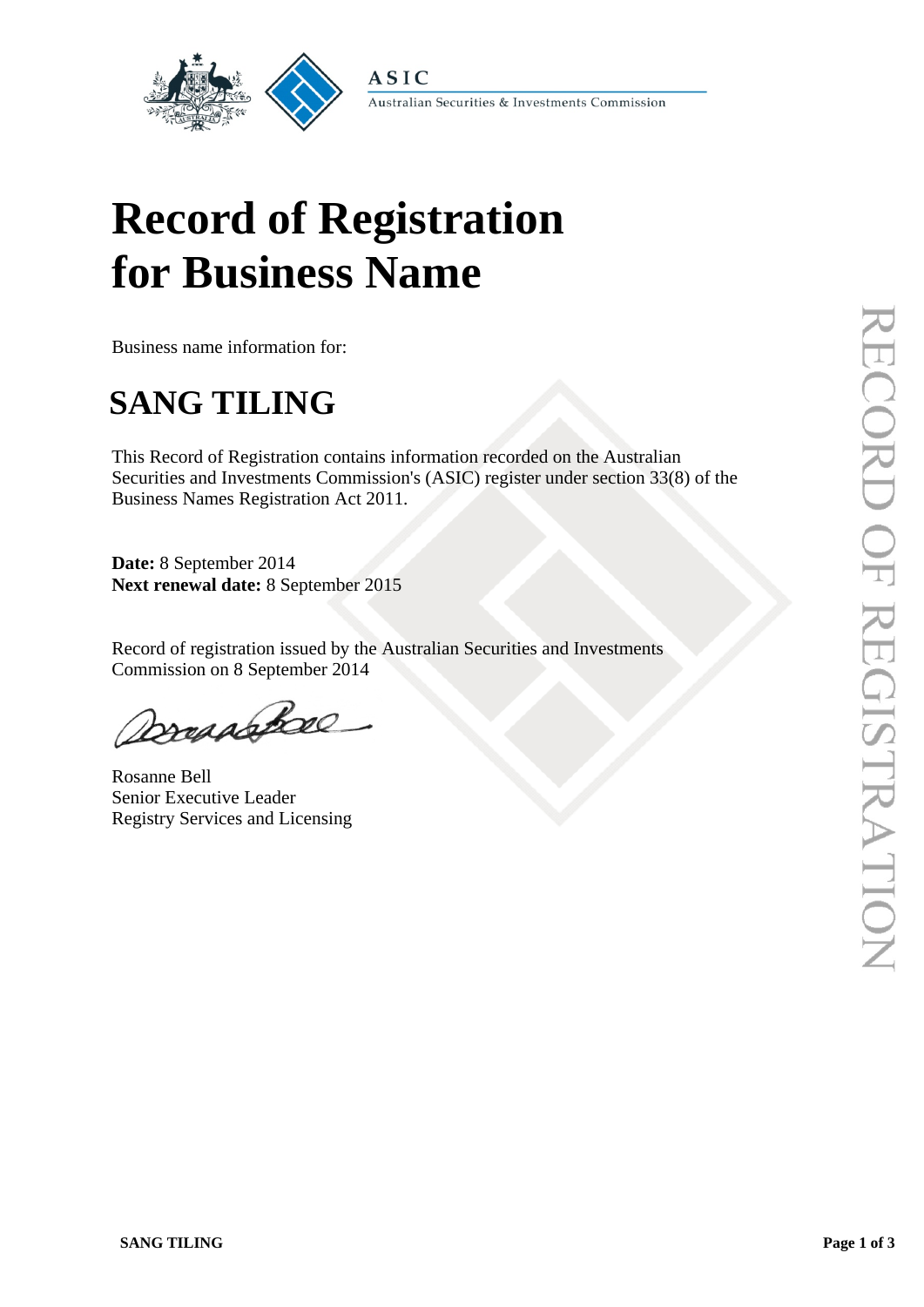

#### **Summary of business name details**

**Business name:** SANG TILING

**Registration date:** 8 September 2014 **Status:** Registered **Period of registration:** 1 Year **Next renewal date**:8 September 2015

## **Business name holder details**

**Business name holder:** SANG WON Kim **Holder type:** Individual **ABN:** 81129431179 **Residential address:** 16 Selangor Ct Tanah Merah QLD 4128 Australia

## **Addresses**

#### **Address for service of documents** 16 Selangor Ct Tanah Merah QLD 4128 Australia

 **Principal place of business** 16 Selangor Ct Tanah Merah QLD 4128 Australia

**Email** bradkim1976@gmail.com